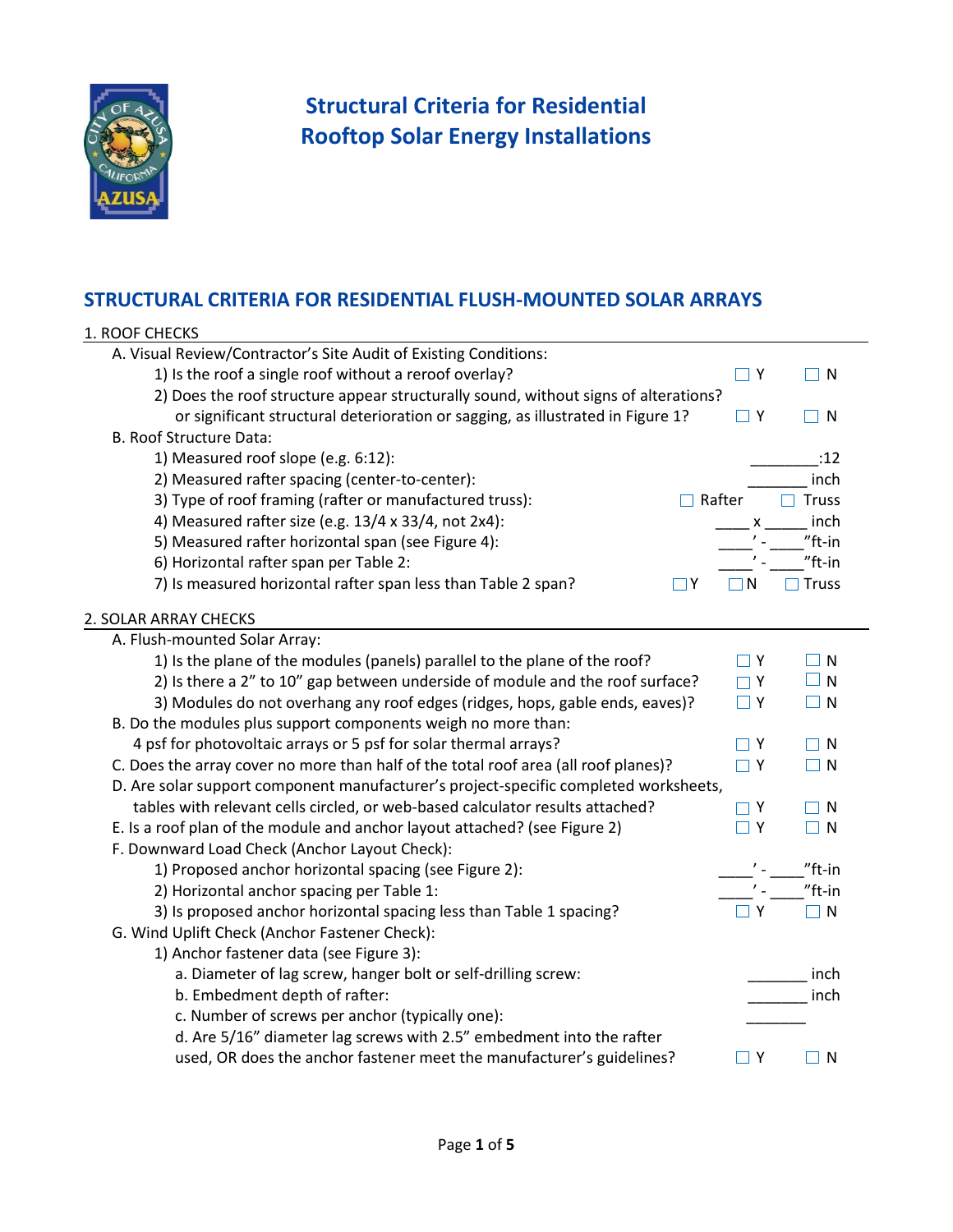## 3. SUMMARY

A. All items above are checked YES. No additional calculations are required.

B. One or more items are checked NO. Attach project-specific drawings and calculations stamped and signed by a California-licensed Civil or Structural Engineer.

| Job Address:          |       | Permit #:          |
|-----------------------|-------|--------------------|
| Contractor/Installer: |       | License # & Class: |
| Signature:            | Date: | Phone #:           |

| Table 1. Maximum Horizontal Anchor Spacing |                               |                       |             |             |  |
|--------------------------------------------|-------------------------------|-----------------------|-------------|-------------|--|
| Roof Slope                                 |                               | <b>Rafter Spacing</b> |             |             |  |
|                                            |                               | 16" o.c.              | 24" o.c.    | $32''$ o.c. |  |
| Photovoltaic Arrays (4 psf max)            |                               |                       |             |             |  |
| Flat to $6:12$                             | $0^{\circ}$ to 26 $^{\circ}$  | $5' - 4"$             | $6' - 0''$  | $5' - 4''$  |  |
| 7:12 to 12:12                              | $27^\circ$ to $45^\circ$      | $1' - 4''$            | $2'-0''$    | $2' - 8''$  |  |
| 13:12 to 24:12                             | $46^{\circ}$ to $63^{\circ}$  | $1' - 4''$            | $2'-0''$    | $2' - 8''$  |  |
| Solar Thermal Arrays (5 psf max)           |                               |                       |             |             |  |
| Flat to $6:12$                             | $0^{\circ}$ to 26 $^{\circ}$  | $4' - 0''$            | $4' - 0''$  | $5' - 4''$  |  |
| 7:12 to 12:12                              | $27^{\circ}$ to 45 $^{\circ}$ | $1' - 4''$            | $2'-0''$    | $2' - 8''$  |  |
| 13:12 to 24:12                             | $46^{\circ}$ to $63^{\circ}$  | Calc. Reg'd           | Calc. Reg'd | Calc. Reg'd |  |

*Solar support component manufacturer's guidelines may be relied upon to ensure the array above the roof is properly designed, but manufacturer's guidelines typically do NOT check to ensure that the roof itself can support the concentrated loads from the solar array. Table 1 assumes that the roof complied with the building code in effect at the time of construction, and places limits on anchor horizontal spacing to ensure that a roof structure is not overloaded under either downward loads or wind uplift loads. Note 4 below lists the basic assumptions upon which this table is based.*

Table 1 Notes:

- 1. Anchors are also known as "stand-offs", "feet", "mounts" or "points of attachment". Horizontal anchor spacing is also known as "cross-slope" or "east-west" anchor spacing (see Figure 2).
- 2. If anchors are staggered from row-to-row going up the roof, the anchor spacing may be twice that shown above, but no greater than 6'-0".
- 3. For manufactured plated wood trusses at slopes of flat to 6:12, the horizontal anchor spacing shall not exceed 4'-0" and anchors in adjacent rows shall be staggered.
- 4. This table is based on the following assumptions:
	- The roof structure conformed to building code requirements at the time it was built.
	- The attached list of criteria are met.
	- Mean roof height is not greater than 40 feet.
	- Roof sheathing is at least 7/16" thick oriented strand board or plywood. 1x skip sheathing is acceptable.
	- If the dwelling is in Wind Exposure B (typical urban, suburban or wooded areas farther than 500
	- yards from large open fields), no more than one of the following conditions apply:
		- The dwelling is located in a special wind region with design wind speed between 115 and 130
	- mph per ASCE 7-10, or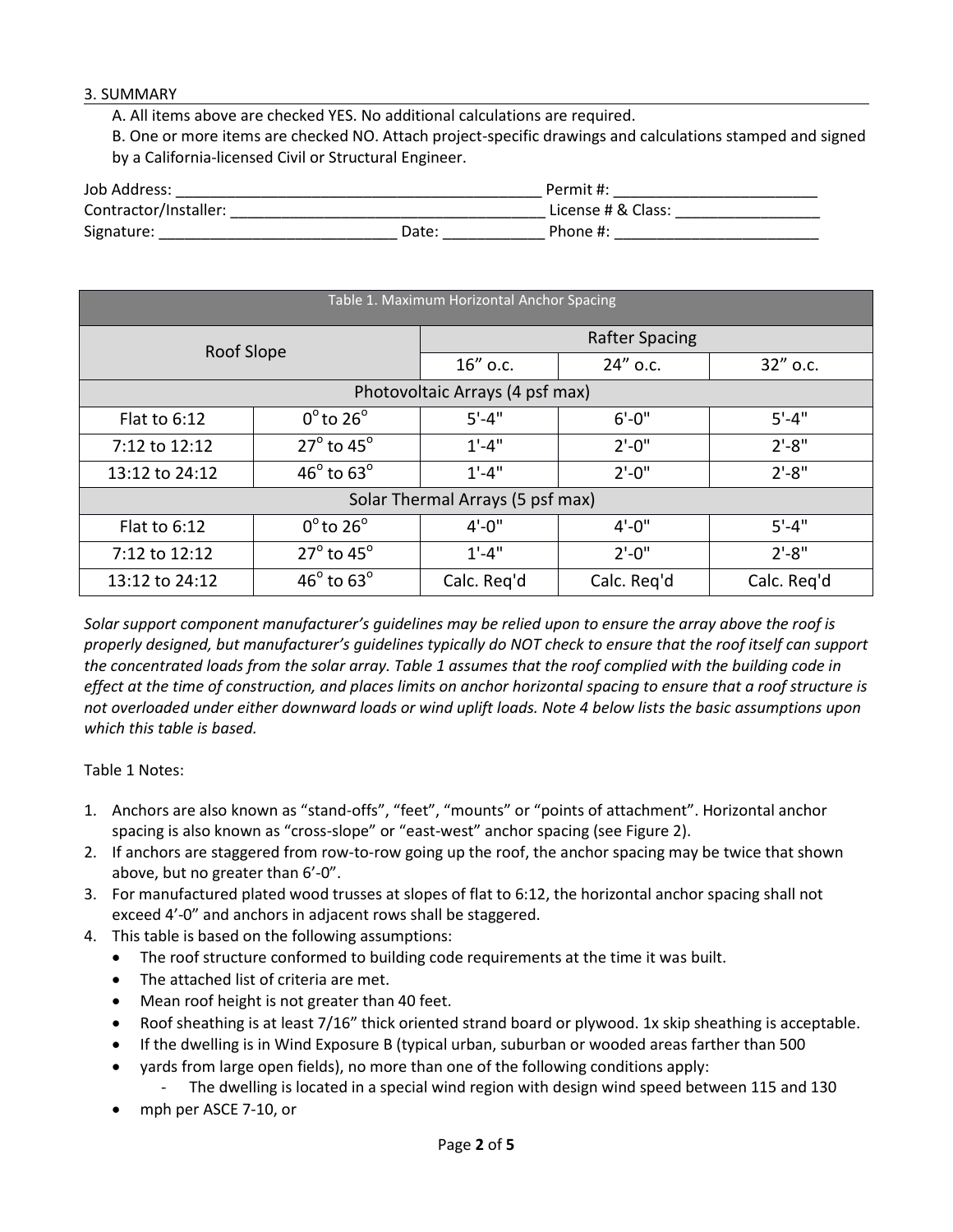- The dwelling is located on the top half of a tall hill, provided average slope steeper is less than 15%.
- If the dwelling is In Wind Exposure C (within 500 yards of large open fields or grasslands), all of the
- following conditions apply:
	- Design wind speed is 110 mph or less (not in a Special Wind Region), and
	- The dwelling is not located on the top half of a tall hill.
- The solar array displaces roof live loads (temporary construction loads) that the roof was originally
- designed to carry.
- The Structural Technical Appendix provides additional information about analysis assumptions.

| Table 2. Roof Rafter Maximum Horizontal Span (feet - inches) <sup>1</sup> |             |             |                            |              |            |                        |            |             |
|---------------------------------------------------------------------------|-------------|-------------|----------------------------|--------------|------------|------------------------|------------|-------------|
|                                                                           |             |             | Non-Tile Roof <sup>2</sup> |              |            | Tile Roof <sup>3</sup> |            |             |
| Assumed                                                                   | Nominal     | Actual      | <b>Rafter Spacing</b>      |              |            |                        |            |             |
| Vintage                                                                   | <b>Size</b> | <b>Size</b> | 16" o.c.                   | 24" o.c.     | 32" o.c.   | 16" o.c.               | 24" o.c.   | 32" o.c.    |
| Post-1960                                                                 | 2x4         | 11/2"x31/2" | $9' - 10"$                 | $8' - 0''$   | $6' - 6''$ | $8' - 6''$             | $6' - 11"$ | $5'-6''$    |
|                                                                           | 2x6         | 11/2"x51/2" | $14' - 4''$                | $11' - 9''$  | $9' - 6''$ | $12'-5''$              | $10'-2$ "  | $8' - 0''$  |
|                                                                           | 2x8         | 11/2"x71/4" | $18'-2$ "                  | $14' - 10''$ | $12'-0$ "  | $15'-9''$              | $12'-10''$ | $10' - 3''$ |
| Pre-1960                                                                  | 2x4         | 1%"x3%"     | $11'-3$ "                  | $9' - 9''$   | $7' - 9''$ | $10' - 3''$            | $8' - 6''$ | $6' - 9''$  |
|                                                                           | 2x6         | 1%"x5%"     | $17' - 0''$                | $14'-0''$    | $11'-3$ "  | $14' - 9''$            | $12'-0''$  | $9' - 9''$  |
|                                                                           | 2x8         | 1%"x7%"     | $22'-3''$                  | $18' - 0''$  | $14'-6''$  | $19' - 0''$            | $15'-6''$  | $12'-6''$   |

*Beyond a visual review by the Contractor checking for unusual sagging or deterioration, some CBOs may want additional assurance that the roof structure complies with structural building code requirements. Table 2 is an optional table some CBOs may elect to use to provide additional assurance by requiring a check of existing roof rafter spans, and supports optional criteria 1.B.5 and 1.B.6. For post-1960 construction, these span tables match the rafter span tables found in the 2013 California Building and Residential codes. For pre-1960 construction, the rafter span tables are based on structural calculations with lumber sizes and wood species & grade appropriate for older construction. Note 5 below lists the basic assumptions upon which this table is based.*

Table 2 Notes:

- 1. See Figure 4 for definition of roof rafter maximum horizontal span.
- 2. "Non-tile Roof " = asphalt shingle, wood shingle & wood shake, with an assumed roof assembly weight of 10 psf.
- 3. "Tile Roof " = clay tile or cement tile, with an assumed roof assembly weight of 20psf
- 4. Unaltered manufactured plated-wood trusses may be assumed to be code compliant and meet intent of Table 2.
- 5. This table is based on the following assumptions:
	- Span/deflection ratio is equal to or greater than 180.
	- For post-1960 construction, wood species and grade is Douglas Fir-Larch No. 2.
	- For pre-1960 construction, wood species and grade is Douglas Fir-Larch No. 1.
	- Other wood species and/or grade are also acceptable if allowable bending stress is equal or greater to that listed above.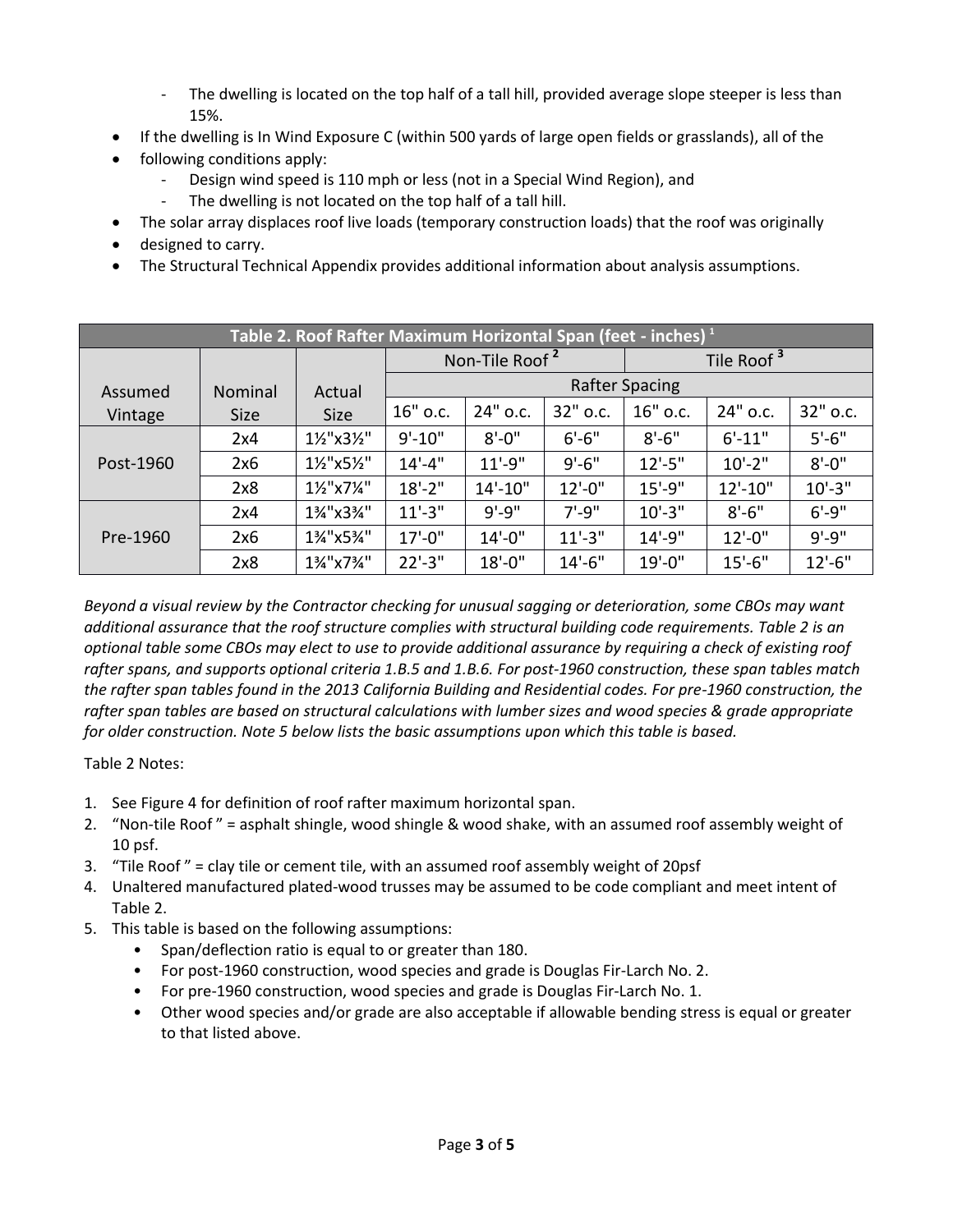

## **Figure 1. Roof Visual Structural Review (Contractor's Site Audit) of Existing Conditions.**

The site auditor should verify the following:

- 6. No visually apparent disallowed rafter holes, notches and truss modifications as shown above.
- 7. No visually apparent structural decay or un-repaired fire damage.
- 8. Roof sag, measured in inches, is not more than the rafter or ridge beam length in feet divided by 20.

Rafters that fail the above criteria should not be used to support solar arrays unless they are first strengthened.



**Sample Solar Panel Array and Anchor Layout Diagram (Roof Plan).**